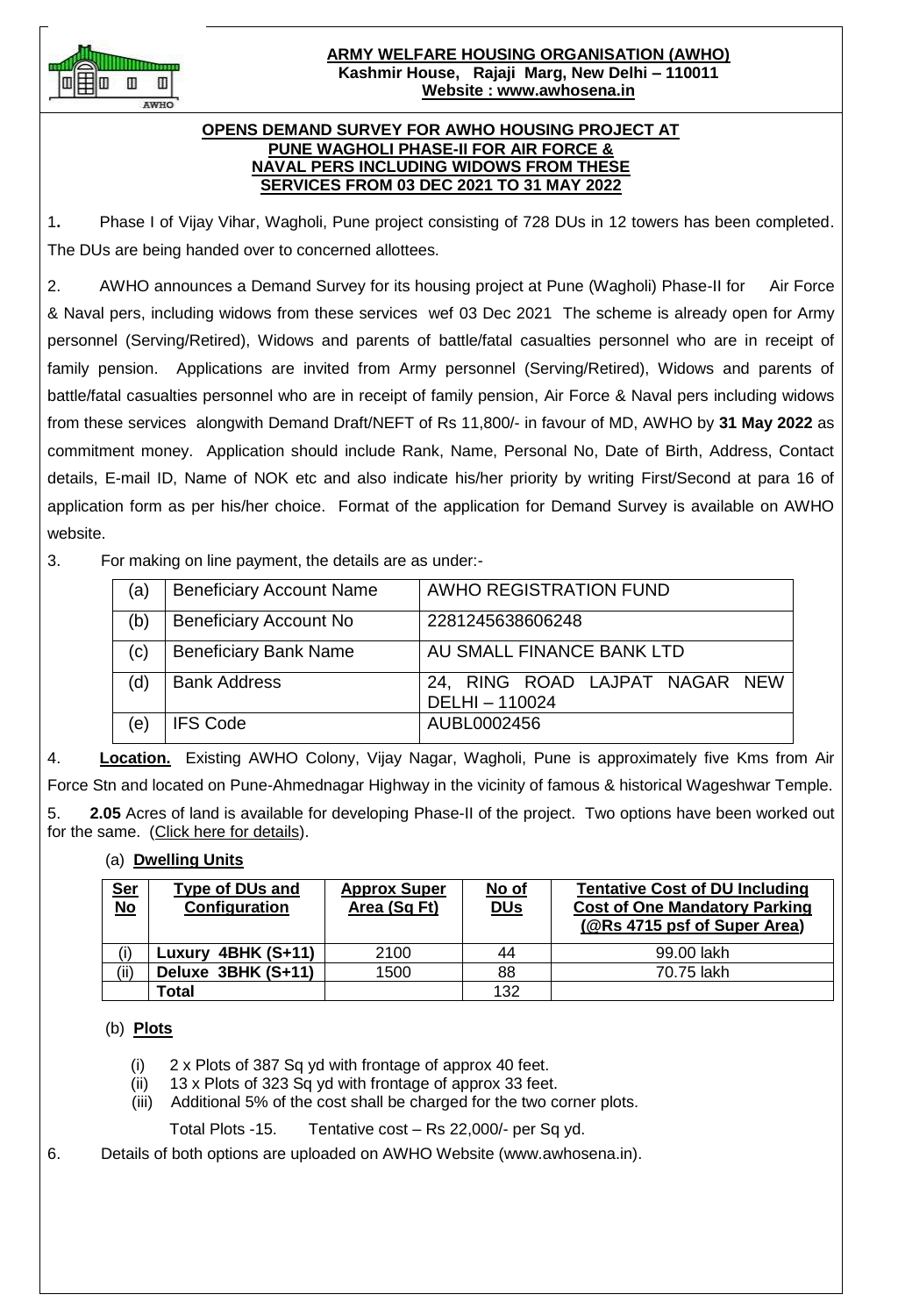7.. Status of water supply & electric services are as under:-

 (a) The project is presently served with tanker water supply. However, piped water supply lines in Wagholi area is planned by PMC in the near future. The project will then be connected to piped water supply.

 (b) Dedicated electric supply of 22 KV feeder has been laid from Lonikand Receiving Station of the MSEDCL to Project Site, terminating in Sub Station constructed by AWHO. Sufficient electric supply has been catered for both the phases.

8. Final decision to develop plots or construct DUs shall be taken based on the demand received.

9. **Fixation of Seniority.** All applications received during the announced demand survey period shall be treated at par for seniority. At the close of the advertised period, inter-se-seniority will be determined by a random draw of lots. From 01 Jun 2022 onwards, seniority of applicants will be fixed on **"First-Come-First Serve Basis"** based on the date of Demand Draft/NEFT for commitment money.

## **Notes**:-

 (a) If the project does not takes off within one year, the commitment money will be refunded without any deductions and NO Interest will be paid. Interest will be paid by AWHO after 01 Apr 2023 if the project does not take off.

 (b) In case of premature withdrawal by an applicant, ie before launch of the scheme or before a period of one year, the commitment money will be refunded after deduction of 2% handling charges and no interest will be paid.

**(c) Existing registrants of AWHO can also apply.** 

 (d) Existing demand survey registrants of Pune Wagholi Phase II project (Opened wef Aug 2019 to Jan 2020) will be given preference in seniority over the fresh registrants.

#### **For further details contact :**

Director (Marketing) Tele : 011-23013163, 23017768 Fax : 011-23010599 AWHO, Kashmir House, Rajaji Marg, New Delhi-110011 Email : **loan01@awhosena.org**